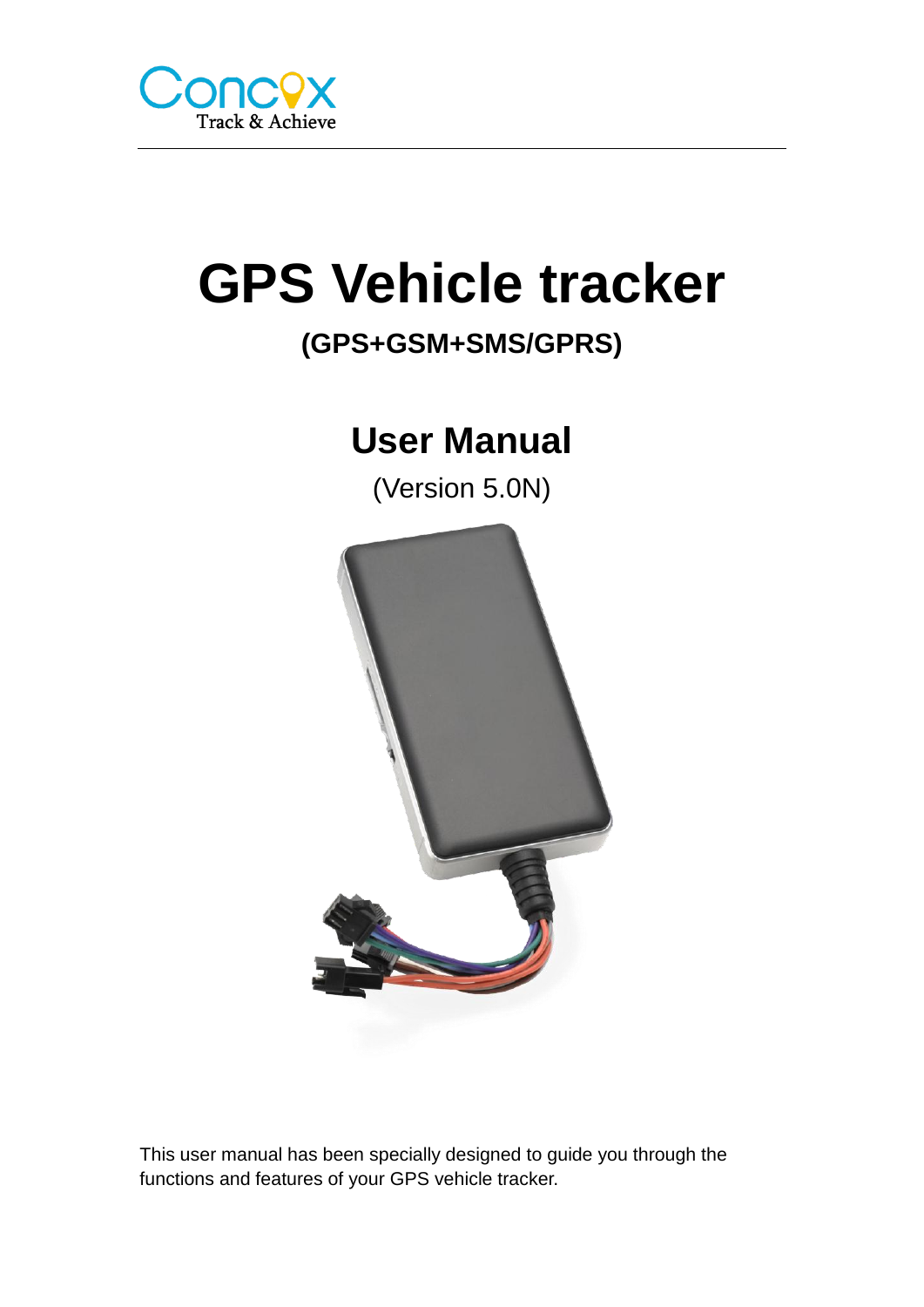

### **1. Accessories:**

- ▶ Device
- ▶ Power cord
- ▶ Relay
- ▶ Microphone
- ▶ SOS alarm cable & button
- ▶ User Manual

# **2. Specifications**

| Dimension                      | 106(L) x 54(W) x 16(H) mm                         |  |
|--------------------------------|---------------------------------------------------|--|
| Weight                         | 96g                                               |  |
| <b>Backup Battery</b>          | 450mAh / 3.7V                                     |  |
| <b>Operation Temperature</b>   | -25°C-60°C                                        |  |
| Humidity                       | 5% - 95%                                          |  |
| <b>Standby Time</b>            | 60hours                                           |  |
| <b>GSM Frequencies</b>         | 850/900/1800/1900 MHz                             |  |
| <b>GPRS</b>                    | Class 12                                          |  |
| <b>GPS Channel</b>             | 20                                                |  |
| <b>GPS Sensitivity</b>         | $-159$ d $Bm$                                     |  |
| <b>Acquisition Sensitivity</b> | $-144dBm$                                         |  |
| Position Accuracy              | 10 <sub>m</sub>                                   |  |
|                                | Cold Start: < 38s                                 |  |
|                                | Warm Start : $<$ 15s                              |  |
| TTFF (Open Sky)                | Hot Start $: < 2s$                                |  |
| <b>GSM/GPS Antenna</b>         | Built-in design                                   |  |
| <b>LED</b> Indicator           | GSM-green, GPS-blue, Power-red                    |  |
| Data Transmit                  | TCP, SMS                                          |  |
| Geo-fence                      | View any existing Geo-fence in the map            |  |
| Speeding Alarm                 | Report when speeds higher than the pre-set value. |  |
| Low Power Alarm                | Alarm when backup battery is running out          |  |
| Non-movement Detection         | Movement alarm based on built-in 3D motion sensor |  |
| Mileage Report                 | Track by time/distance interval                   |  |
| <b>Remote Control</b>          | Cut off petrol/electricity                        |  |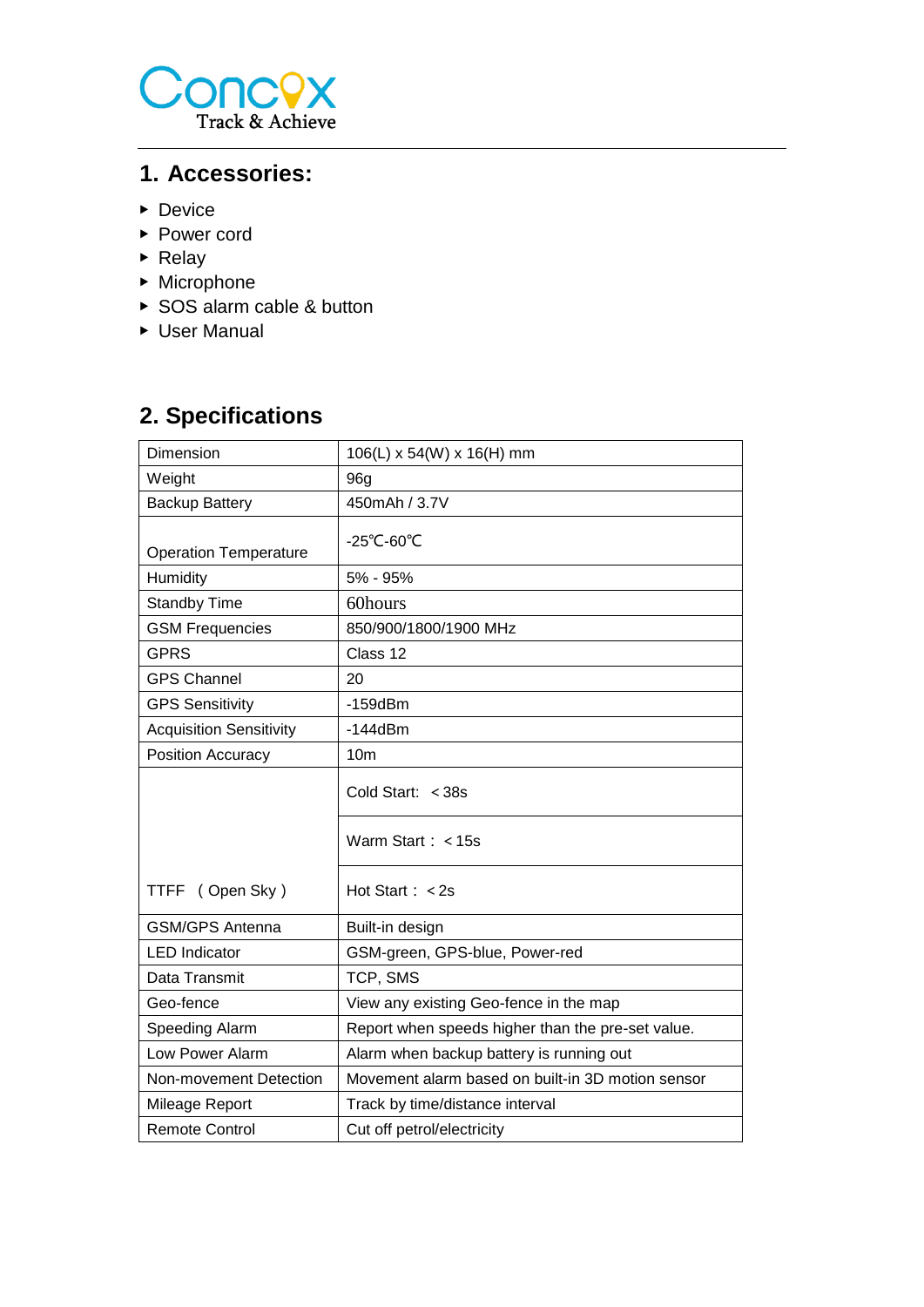

# **3. LED Indications**



| GPS LED Indicator - Blue |                            |  |
|--------------------------|----------------------------|--|
| Flashing (interval 0.1s) | Searching GPS signal       |  |
| Solid blue               | GPS fix                    |  |
| l OFF                    | No GPS fix or initializing |  |

| GSM LED Indicator - Green                |                             |  |  |
|------------------------------------------|-----------------------------|--|--|
| Quick flashing (interval 0.1s)           | <b>GSM</b> initializing     |  |  |
| Slow flashing (flash $0.1s$ every $2s$ ) | Receive GSM signal normally |  |  |
| Solid green                              | Connected to GSM network    |  |  |
| <b>OFF</b>                               | No GSM signal               |  |  |

| Power Status - Red                        |                       |
|-------------------------------------------|-----------------------|
| Flashing (interval 0.1s)                  | Low battery           |
| Slow flashing (interval 0.2s)             | Full charge           |
| Slow flashing (flash $0.1$ s every $2s$ ) | Normal operating      |
| Solid Red                                 | Charging              |
| <b>OFF</b>                                | Low battery/Power off |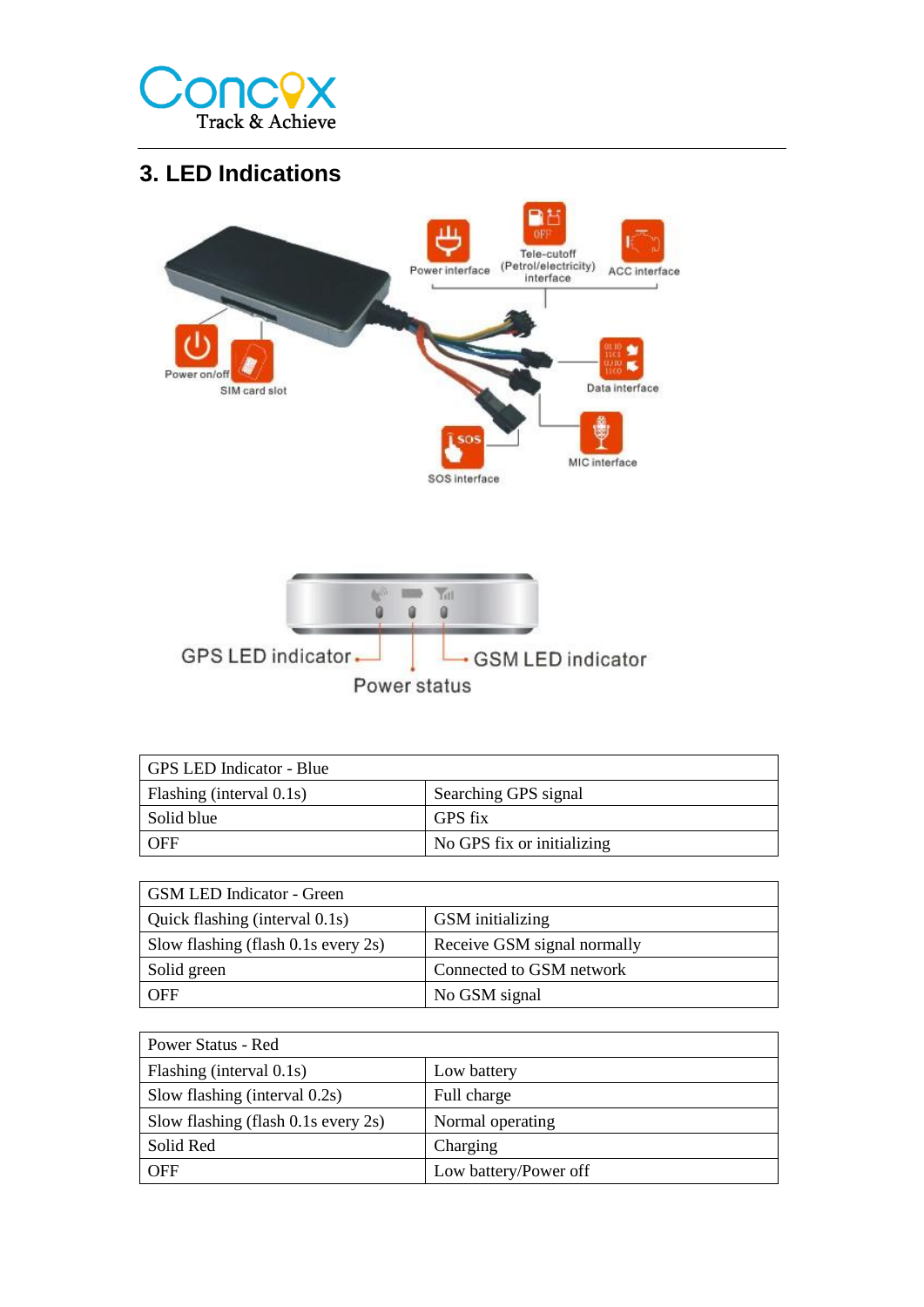

Ignition detection indication: three LED indicators take turns flashing.

# **4. Getting Started**

Please follow below instructions for ensuring safe and correct use.

#### **4.1 Install the SIM card**

Place the SIM card into the device with the gold-colored side facing down.

Note: Make sure there is enough credit on the SIM card. If you will be using the GPRS function, you should pay attention to the current SIM card GPRS charge.

#### **4.2 Install the device**

You need to choose somewhere that it won't be found, because the whole point of fitting covert GPS vehicle tracker is the secrecy element.

Installation please refers to below picture.

#### NOTE:

1. Any high power devices such as reversing radar, anti-theft device or communication equipment would affect the signal of the device.

2. All metallic cases of the windshield will attenuate the signal on the tracking device. It's simply due to the shielding effects of the metal compound of the case.

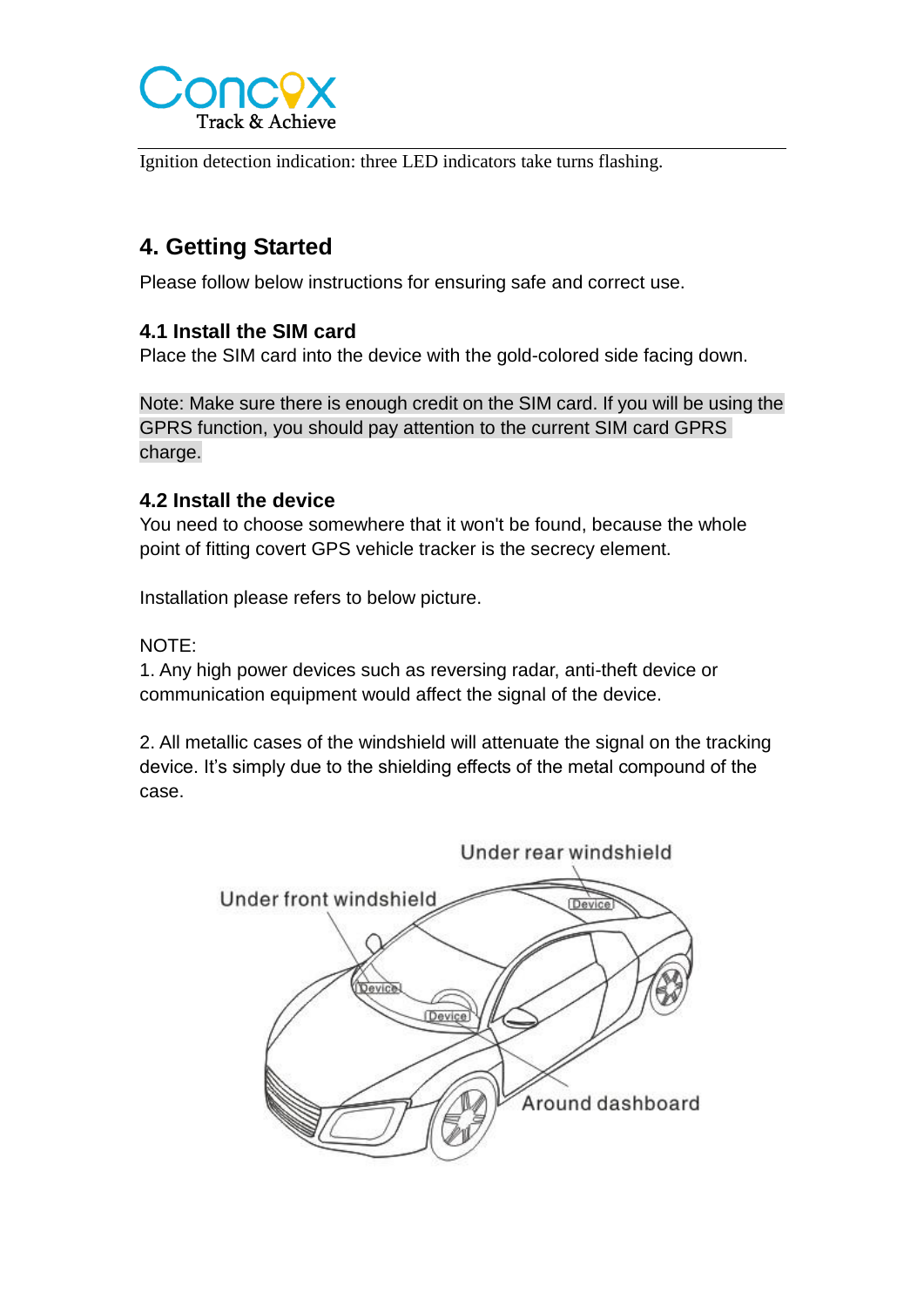

#### **4.3 Wiring configuration**



| Line No. | <b>Specification</b> | <b>Color</b>                        | <b>Instruction</b>            |
|----------|----------------------|-------------------------------------|-------------------------------|
| 1.2      | Keypod               | Orange / Orange                     | <b>Connect to SOS button</b>  |
| 3.4      | MIC-, MIC+           | Black / Red                         | <b>Connect to Microphone</b>  |
| 5        | ТX                   | Sending data (TX) / backup<br>Green |                               |
| 6        | <b>RX</b>            | White                               | Receiving data (RX) / backup  |
| 7        | <b>GND</b>           | <b>Black</b>                        | Ground wire                   |
| 8        | <b>MOTOR</b>         | Yellow                              | Connect to relay control line |
| 9        | <b>ACC</b>           | White                               | Connect to ACC ignition       |
| 10       | $V -$                | Black(thick)                        | Negative side of 12V/24V      |
| 11       | $V +$                | Red(thick)                          | car storage battery.          |

#### **Notes of the relay wiring**

The relay wiring of pump: oil connectors of both ends are a fine white line (85) and a fine yellow line (86). The fine white line (85) is connected to vehicle positive power (+12V). The fine yellow line is connected to the device relay control line.

Cut off the positive connection line of the pump; then connect in series to the relay N.C. contact (thick green line 87a) and the other end to relay COM contact (thick green line 30).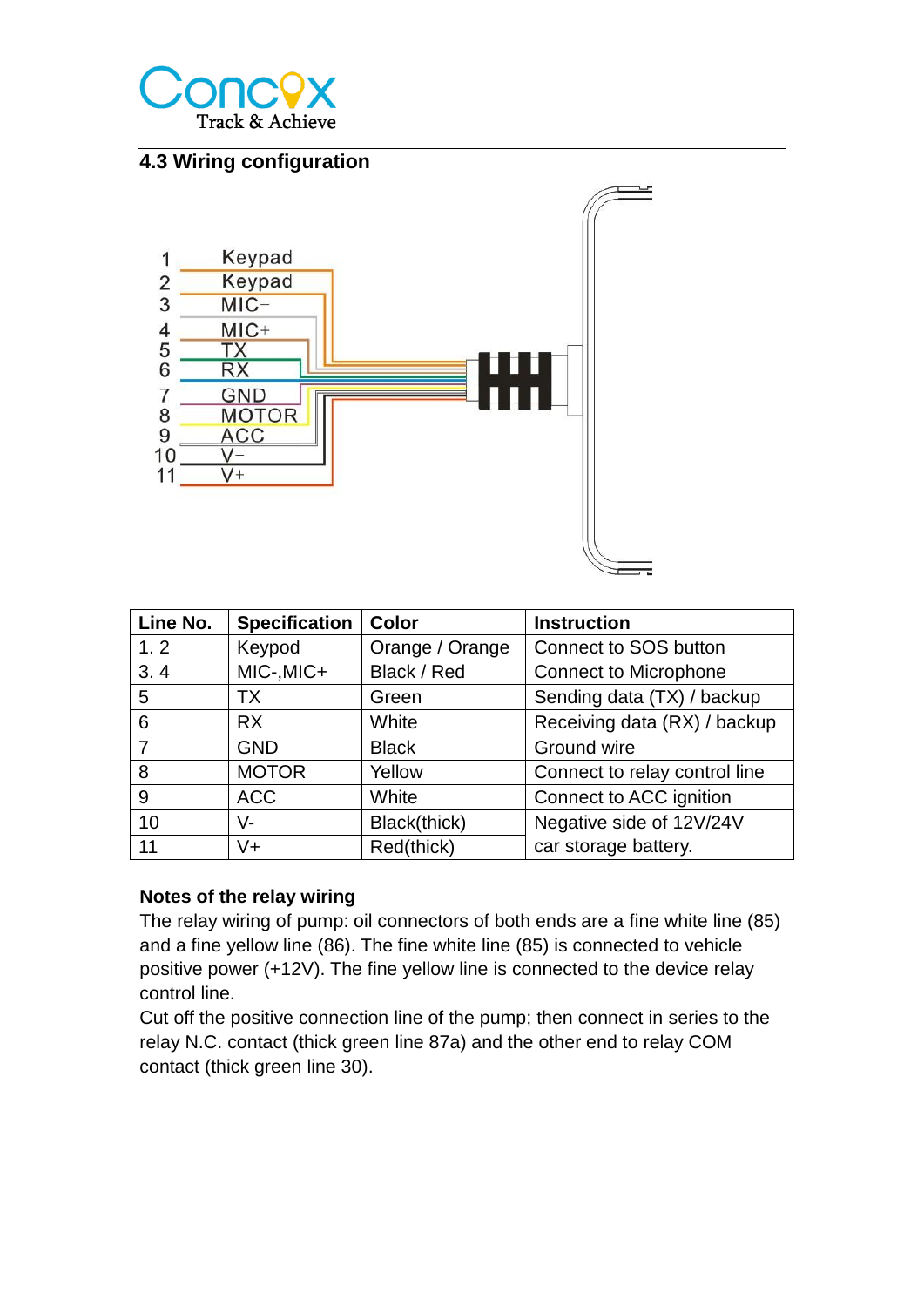

#### **4.4 Device wiring diagram**



Please choose the right relay (12V-standard / 24V-optional) for the proper installation.

#### **4.5 Power/ACC/Tele-cutoff(petrol/electricity) control line (4 pin)**

1. Your device comes with a power cord and is designed to use only manufacturer-specified original device. The red line is positive while the black one is negative (the side should not be connect with ground wire).

2. The ACC line (white) connects to ACC switch of the vehicle. Please be sure to connect the ACC line; otherwise the device will enter ignition detection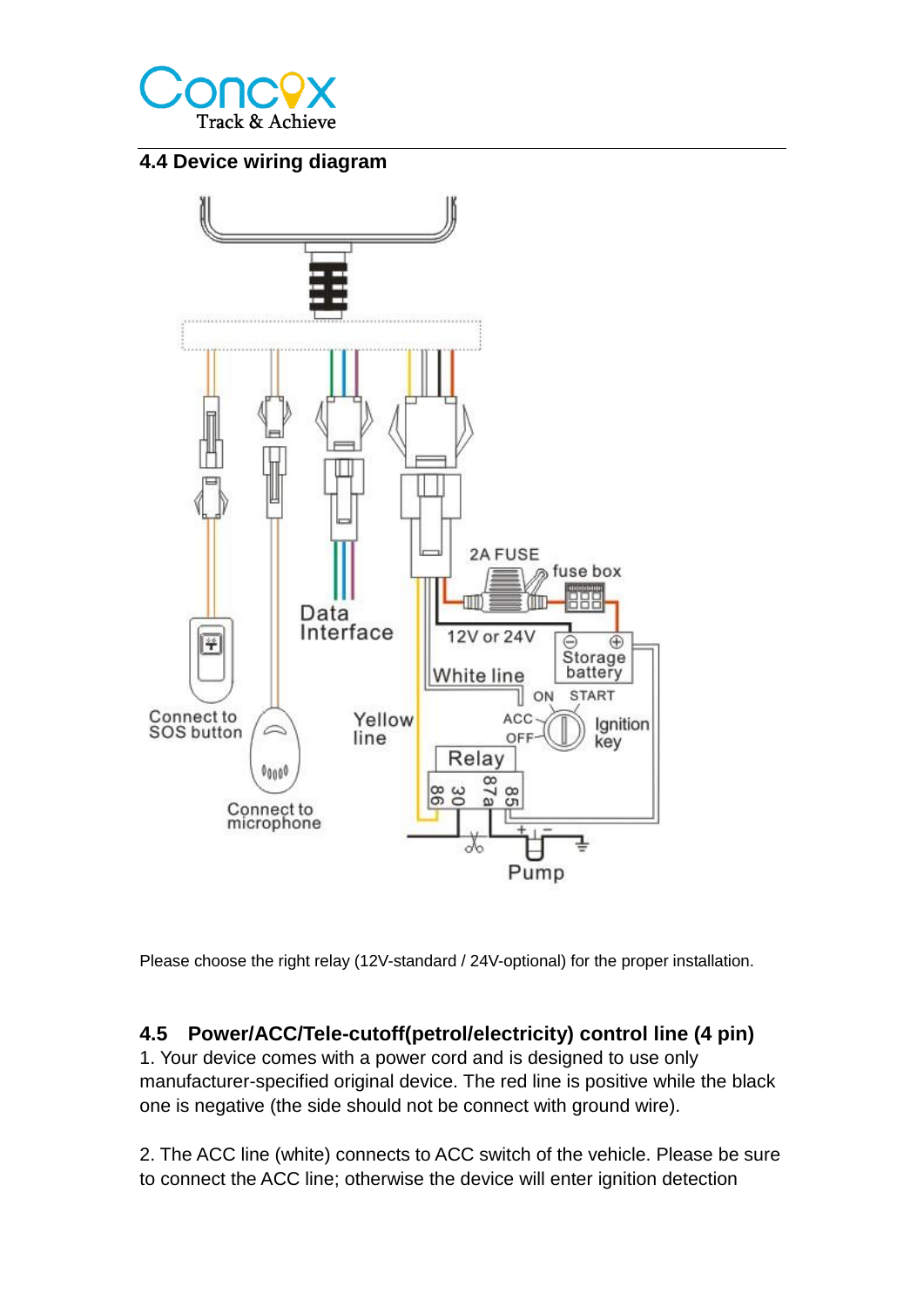

status when disconnect the ACC line. If you don't need to anti-theft temporarily, just connect the ACC line to the positive side in parallel.

3. Tele-cutoff (petrol/ electricity) control line (yellow) is connected to pin 86 of the Tele-cutoff (petrol/ electricity) relay (equal to the yellow line of the relay socket).

4. USB cable (3 pin) Firmware updating interface/expanded function to reserve space.

5. MIC line (2 pin) Externally connect to microphone for voice monitoring function.

6. SOS line (2 pin) Externally connect to SOS switch for SOS function.

# **5. Quick Operation Instructions**

Operation Tips: To properly use the device, common parameters should be set before initial use. This can be done by using the parameter editor or by sending SMS commands to the device. (","should be English comma and no space before and after the comma)

#### **5.1 APN setting**

To connect default platform [http://www.cootrack.net,](http://www.cootrack.net/) please send the SMS command below:APN command format: **APN,APN's Name#**

E.g: APN,internet# ("internet" is the APN of carrier) The device will reply "OK" if setting successfully.

Note: The APN of some countries have user name and password, you may need to send SMS command as following: APN,APN name,user name,password# E.g: APN,internet,CLIENTE,AMENA#

#### **5.2 DNS setting**

To connect other platform, please send the two SMS commands bleow: Command format:

#### **SERVER,1,DNS,Port,0#**

E.g: SERVER, 1,www.cooaccess.net,8841,0# It will reply "OK" after set successfully.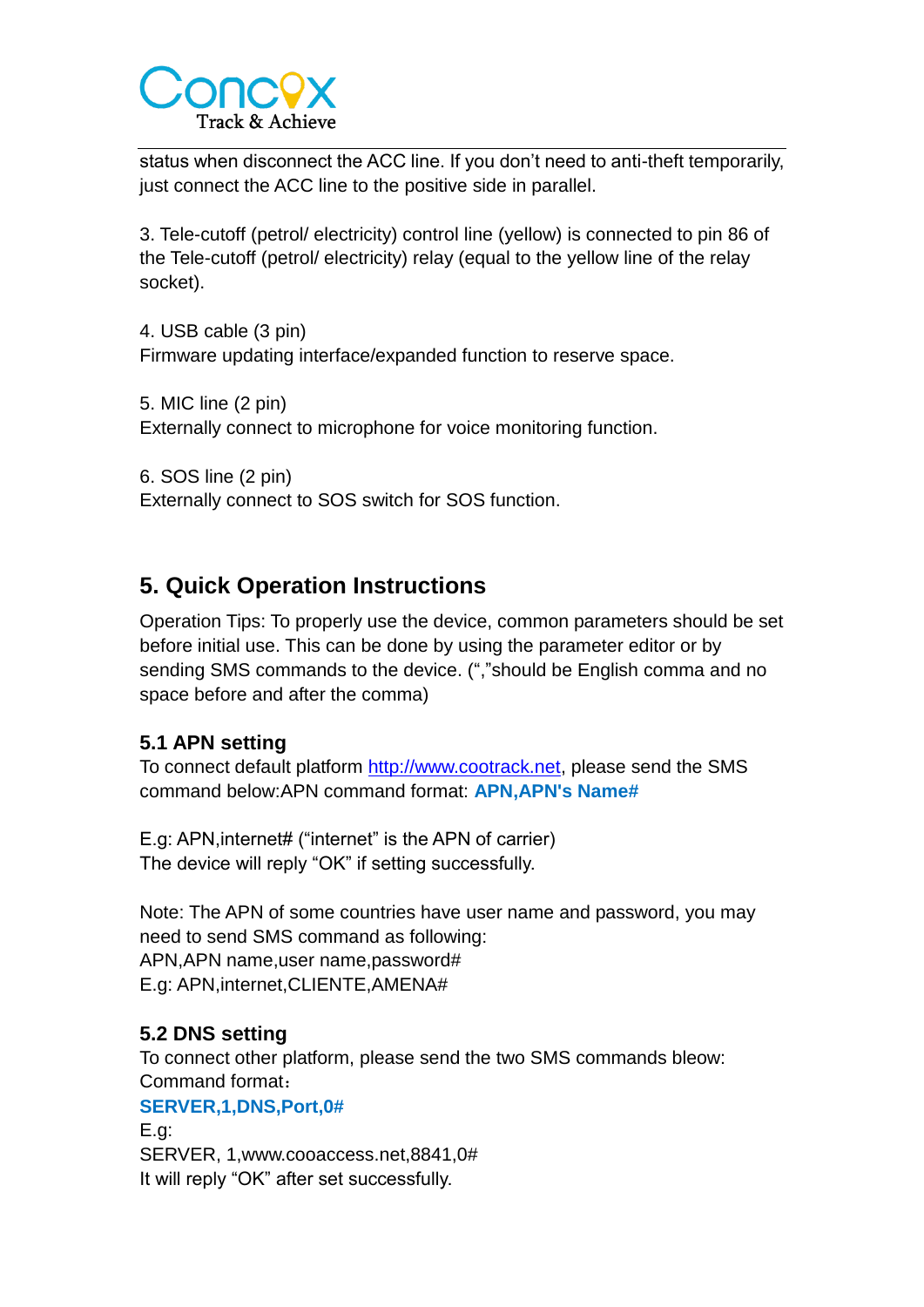

#### **5.3 ON /OFF GPRS**

When you want to disable GPRS, you can SMS command to the SIM card number which used in the device.

Command format:

GPRS ON:**GPRSON,1#**

GPRS OFF:**GPRSON,0#**

It will reply "OK" after set successfully.

#### **5.4 Add specific number**

SMS command to the device to set the SOS number.

#### **SOS,A,No.1,No.2,No.3#**

"A" means to add new numbers, for example:

SOS,A, 13510905991,13510905992,13510905993#

If there is only one SOS number, you can appoint a specific number as SOS number. And the null means no adding.

For example:

SOS,A,13510905991# means to set the first number as SOS number SOS,A,,13510905992# means to set the second number as SOS number SOS,A,,,13510905993# means to set the third number as SOS number

If set successfully, there is a "success" reply SMS.

#### **5.5 Delete specific number**

Before deleting specific number, please check its corresponding code. For the code, please SMS "**PARAM#**" to the device.

SMS command to the device to delete the number.

#### **SOS,D,serial NO.1,serial NO.2,serial NO.3#**

"D" means to delete the number, for example:

SOS,D,1# means to delete the first number

SOS,D,3# means to delete the third number

If you want to delete more than one numbers, you can send this command:

SOS,D,1,3# means to delete the first and third numbers.

If you forget serial number of the mobile number you want delete, you can send this command:

SOS,D,mobile number# means to delete the mobile number directly. For example:

SOS,D,13527852360# means to delete the 13527852360 directly.

After deleting the SOS number, it will receive "Delete number 135XXXXXXXX success! specific number total 2" for successful deleting of the specific number.

#### **5.6 Set the center number**

If you want to cut off/restore oil by SMS command, you have to set a center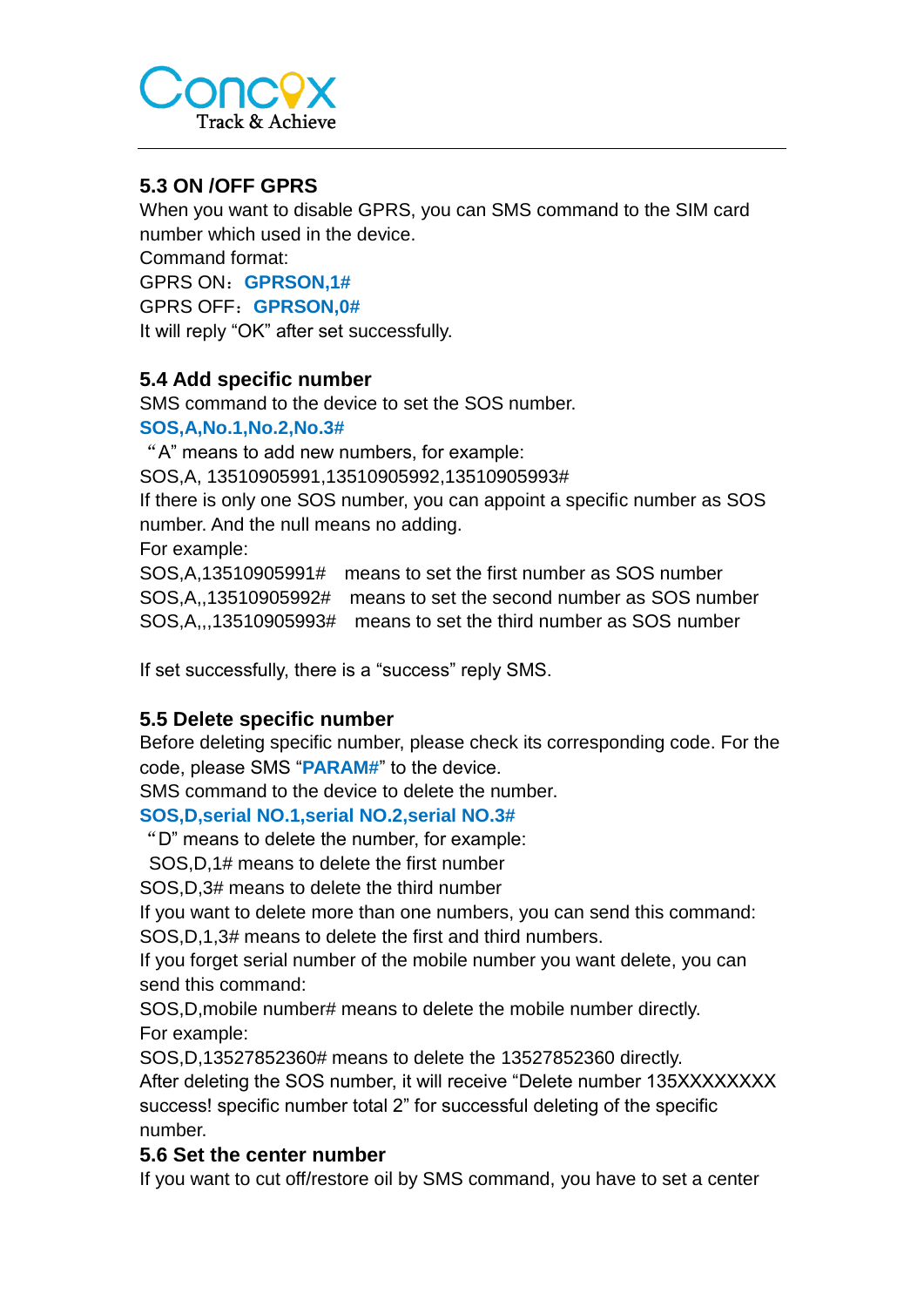

number firstly. Only the center number can send the cut off/restore oil command to the device. You can set your own mobile number as center number.

The command for setting center number is:

#### **CENTER,A,mobile number#**

For example:CENTER,A,15942703401#

If set successfully, there is an "OK" reply message.

NOTE: Only the SOS number can be used to set center number successfully.

#### **5.7 Delete the center number**

SMS command to the device to delete the center number.

The command is:**CENTER,D#**

For example:CENTER,D#

If set successfully, there is an "OK" reply SMS.

NOTE: Only the SOS number can be used to delete center number successfully.

Only SOS phone number can send this command successfully to set the center number. There is only one center number can be set.

#### **5.8 Check parameter setting**

Send command to the terminal, you can check the parameter setting. Command format: **PARAM#**

e.g.: PARAM#

Information replied:

IMEI: 353419032348877 ---IMEI number of the device;

Timer: 10,10; ---GPS data uploading Interval;

SENDS:5; --- the GPS working time when ACC is OFF;

SOS: 15942703401; --- SOS numbers, maximum 3 SOS numbers can be set and used for alarm and monitoring;

Center Number: 15942703401; ---only 1 center number can be set and used for cutting off /restoring oil command;

Sensorset:10,1,5,180 --- detect 5 vibrations in 10s; the alarm delay is 180s;

Defense time: 10; --- the defense delay is 10 minute;

TimeZone:E,8,0; --- set time zone; default as E8.

The replied information contains IMEI number, GPS data uploading interval, SENDS, SOS, center number, sensor set time interval, defense time and time zone.

#### **5.9 Check GPRS parameters**

SMS command format:**GPRSSET#** Eg:GPRSSET#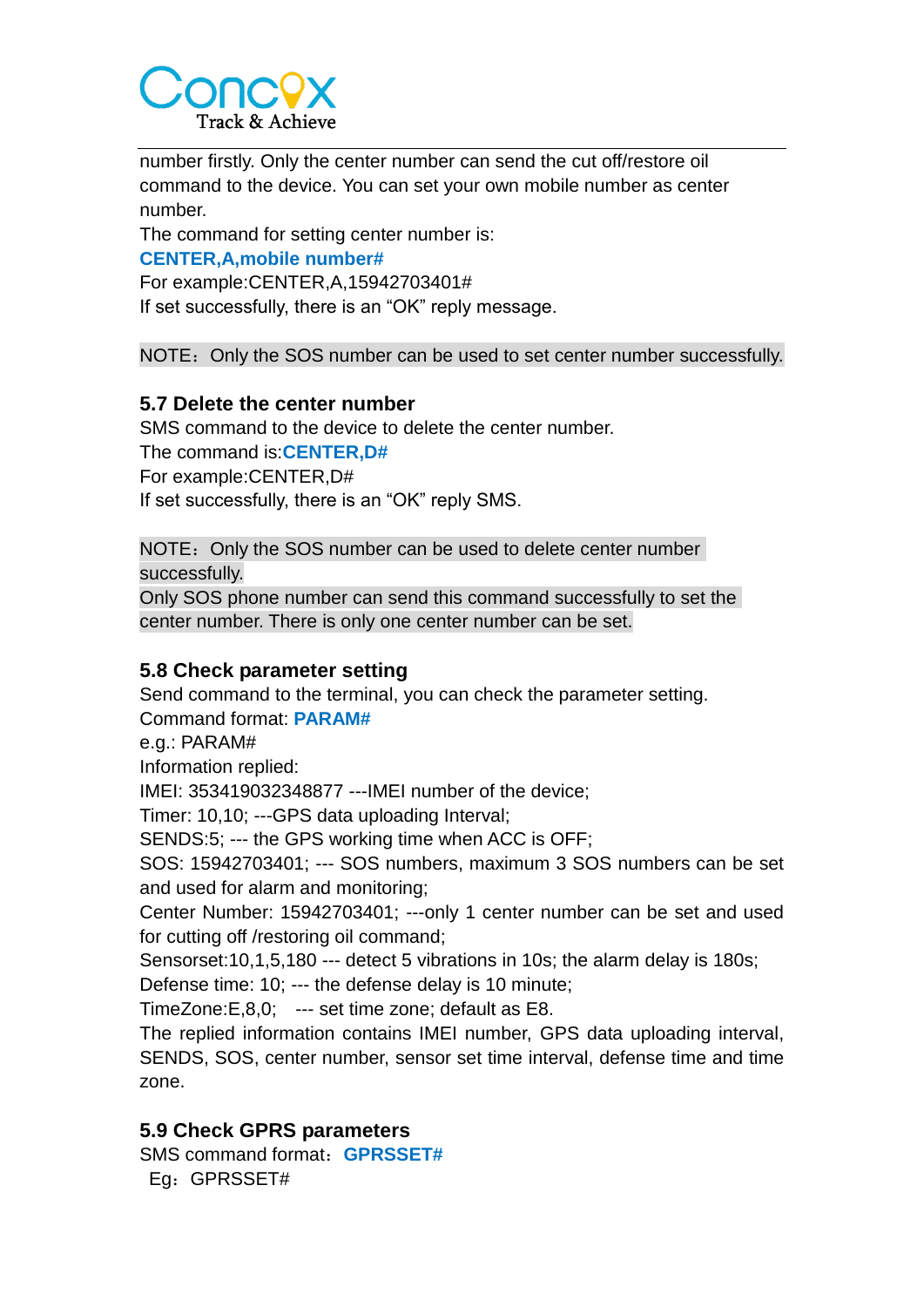

Reply message: GPRS:ON //GPRS on/off status// Currently use APN:,,; ///APN setting information// Server:1,egt06.szdatasource.com,8841,0; //platform information// URL:http://maps.google.com/maps?q=; //preset web link setting information //

#### **5.10 GPS data uploading interval**

The default sending interval is 10,10. It means when ACC ON ,the device will upload positioning data to platform server every 10s.when ACC OFF ,the device will upload positioning data to platform server every 10s. Users can modify sending interval by SMS

"TIMER,time1(seconds), time2(seconds)" The time1&time2 ranges from 10-18000s

For example:TIMER,10,20#

It means when ACC ON ,the device will upload positioning data to platform server every 10s.when ACC OFF ,the device will upload positioning data to platform server every 20s.

#### **5.11 Sensor alarm time setting**

When the vehicle power is off and ACC is in low-level, if ACC is off over 10 minutes, the device will enter sensor alarm state. In this case, if the vehicle vibrates for a few times, it will activate the vibration alarm system. If the vehicle battery is still not on (ACC is in low level) after 3 minutes, the device will start vibration alarm.

SMS format: "**DEFENSE,TIME(minutes)#**" The time ranges from 1 to 60 mins.

For example: DEFENSE,15#. It means when ACC is in low level for 15mins, it will enter sensor alarm status (vehicle power is off)

#### NOTE:

1. Preset SOS numbers when send SMS alarm messages and calls

2. If there is no need for vibration alarm, please SMS SENSOR,0# to close it.

#### **5.12 Restore to factory setting**

SMS command format: "**FACTORY#**" to set all parameter to default factory value. Once received "OK", it succeeds.

#### **5.13 Reboot device**

When there is something wrong with the link of GPRS, e.g., The parameter setting of the device is correct, but you can't track the car on the platform. At this moment you can send a command to the device to reboot the device. The format is: **RESET#**

After receiving this command, the device will reboot after 1mins.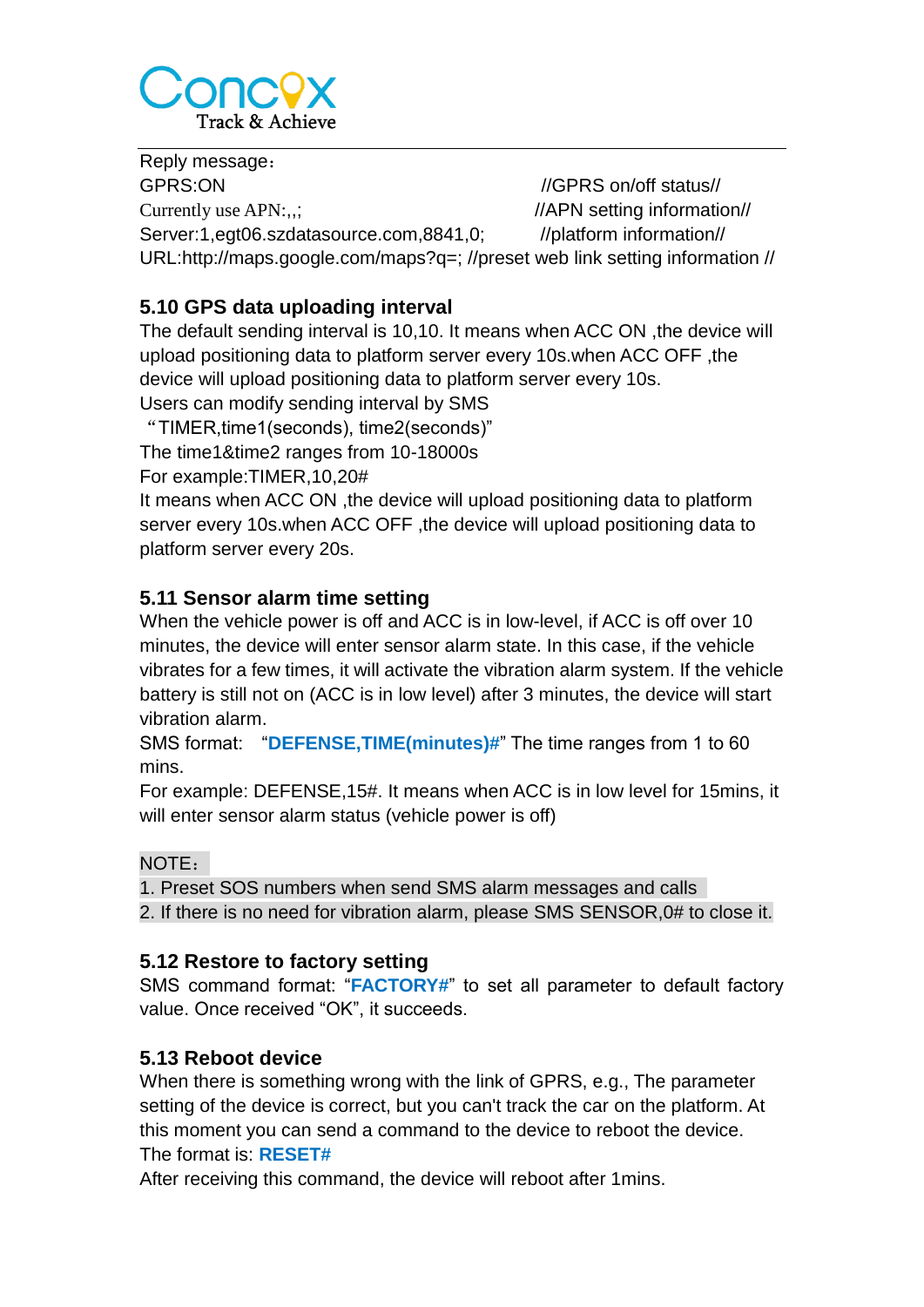

## **6. Operation of device**

#### **6.1 Power on/ Power off**

Power on: Once insert a valid SIM card and connect all the wires, turn on the device, then Power LED will flash first, During signal searching process, GSM and GPS LED will flash. Once GPS LED keeps solid light, it means the device has been located and it starts to work.

Power off: Just turn off the power switch.

The device will begin to upload positioning data to server once inserting a valid SIM card and power on. During the working time, it can upload data to server every 10 seconds.

#### **6.2 Check location**

#### **1. Via SMS**

1.1 SMS "**WHERE#**", to the SIM number of device. The device will send a location message automatically. You can get the coordinates. If the device does not search any information of location, it will send "No data" to the cell phone.

Example:

Lat:N22.571285,Lon:E113.877115,Course:42.20,Speed:0.0740,DateTime:10- 11-23 22:28:51

1.2 SMS "URL#", to the SIM number of device. The device will send a location Google Map link. If the device does not search any information of location, it will send "No data" to the cell phone.

Example:

<Date Time:10-11-23 23:42:51> http://maps.google.com /maps?q=N22.571490,E113.877103

#### **2. Via platform**

Go to the platform website offered by dealers to check your vehicle location.

#### **6.3 SOS alarm**

In emergent case, press SOS for 3s to activate SOS alarm. Then the device will send SOS SMS to preset specific numbers and then dial the numbers in circles until the call is picked up. At the meantime, the device will upload SOS alarm data to the server. And it will send:

SOS Alarm! <DateTime:11-06-17 14: 53: 06>,

http://maps.google.com/maps?q=N22576713,E113.916585

Note: The specific numbers should be preset, just refer to 6.4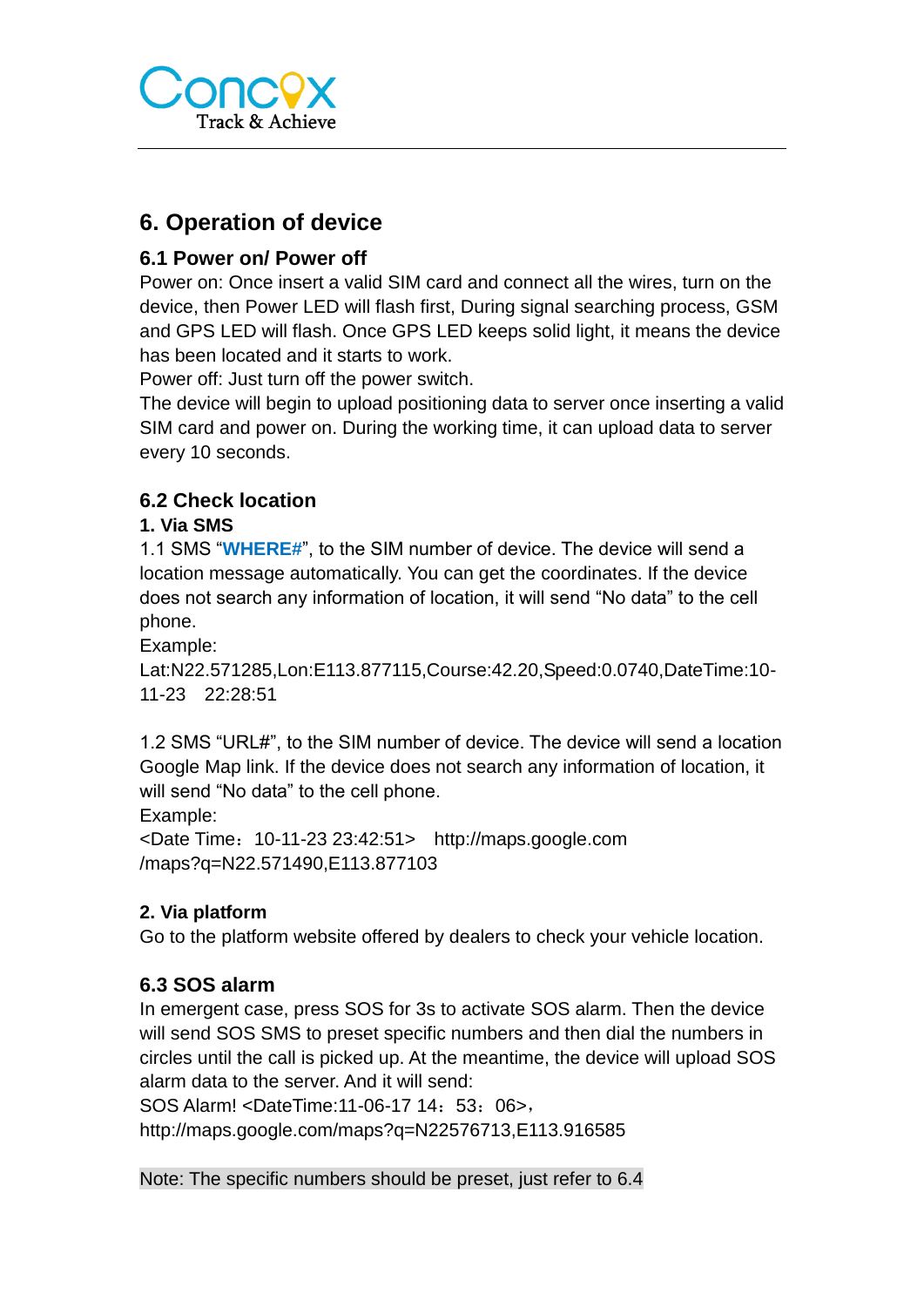

#### **6.4 Wire cut-off alarm**

When the electricity supply of device is cut off, it will activate cut-off alarm. In this case, the device will send related SMS to the specific numbers and dial the numbers in circles. If nobody answers, the call just keeps 3 loops at most. At the meantime, the device will upload SOS alarm data to the server. And it will send:

Cut Power! <Date Time: 11-06-17 14: 53: 06>, http://maps.google.com/maps?q=N22576713,E113.916585

Note: The specific numbers should be preset, just refer to 6.4

#### **6.5 Low battery alarm**

When the device is only working with battery, once the internal voltage of battery is less than 3.7V, device will send low battery alarm sms to specific number and alarm on platform.

Low battery alarm sms content example: "Attention!!!battery too low, please charge." Which means the battery is to low, to inform user charging it in time.

Note: The specific numbers should be preset, just refer to 6.4

#### **6.6 Vibration alarm**

The vibration alarm function is off by default. To activate this function, please send the following command: SENALM, ON#. The alarm will be sent to both the service platform and SOS numbers.

When vehicle power is off, ACC status is low, and if the lead time of low ACC is more than 10 minutes (settable), device will activate security alarm. When the security alarm is on, once the vehicle vibrates for several times, the alarm will be activated; in the next 3 minutes, if vehicle power is still off (ACC status is low), device will start alarm. At this time, it will send alarm message to the service platform with the latitude and longitude, while the platform will reply the Chinese address. Then the terminal will send vibration alarm message to SOS numbers with the Chinese address, and call the SOS numbers in cycle. If nobody answers, it will stop calling after 3 loops.

If the Chinese address can not be acquired for certain reason, the terminal will send a message with the website link to the SOS numbers.

e.g.:Sensor Alarm!<11-23 14:53>,

http://maps.google.com/maps?q=N22576713,E113.916585

Note:

1.The SOS numbers should be preset.

2.Send "SENALM, OFF#" to turn off the vibration alarm.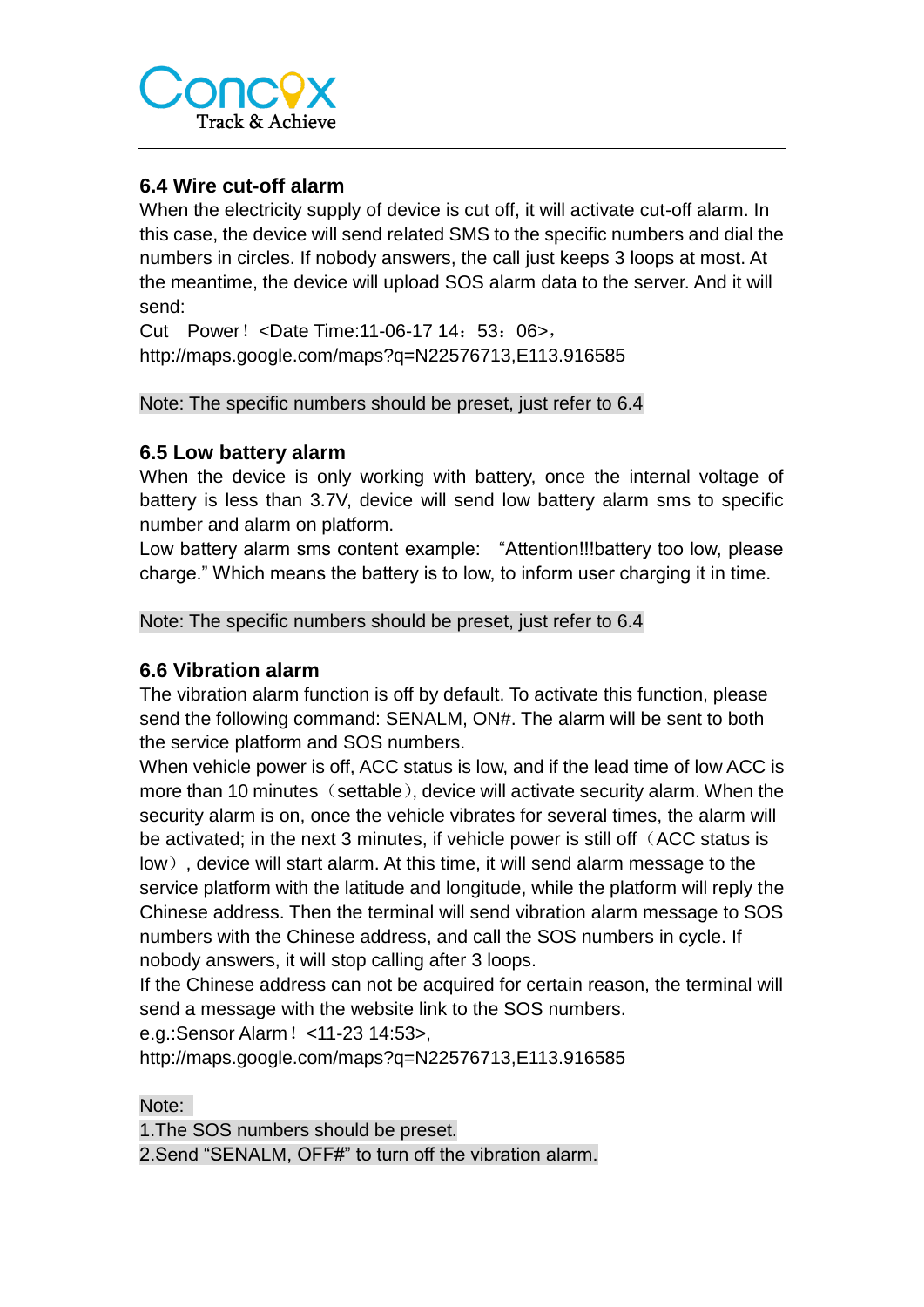

#### **6.7 Voice monitoring**

When the special number cell phone dial device, ringing for 10 seconds, it will enter voice monitoring status. At this time, caller can monitoring the sound in vehicle. Incoming call from non special number will not activate voice monitoring function.

Note:To realize this function, please set special number beforehand. The SIM card put into the device should be equipped with caller identification.

#### **6.8 Oil cut-off**

#### **1. Via platform**

Send oil cut-off command on platform. To make sure the security of vehicle, tracker can only indicate to cut off oil when GPS is in valid position status, and the speed is less than 20KM/H or in static. Platform account password is needed when sending oil cut off command.

#### **2. Via SMS**

Firstly, you should set a center number. Please refer to 6.6.Only center number can send the command to the device to cut off and restore oil.

#### The format is: **RELAY,1#**

After the command is carried out, it will reply "Cut off the fuel supply: Success! Speed:0 Km/h". If the command didn't carry out, it will reply the reason about fail to carry out.

Note: To ensure the safety of the driver and the car, this command is valid only under two conditions: the GPS is located; the speed is less than 20km/h

#### **6.9 Restoring Oil**

#### **1. Via platform**

When the alarm is off, sending recover oil commands manually. Device will restore oil supplying, and vehicle will work normally again.

Platform account password is needed when sending oil cut off command.

#### **2. Via SMS**

Only center number can send the command to the device to restore oil. The format is: **RELAY,0#**

After the command is carried out, it will receive "Restore fuel supply:Success!"

#### **6.10 Over speed Alarm**

When the car is moving over a limited speed in average in a limited time period, then the device will send over speed alarm SMS to user.

To turn on the over speed function, please send below SMS command:

**SPEED,ON/OFF,Time,Limited speed,uploading mode#**

Speed alarm switch:ON/OFF default:OFF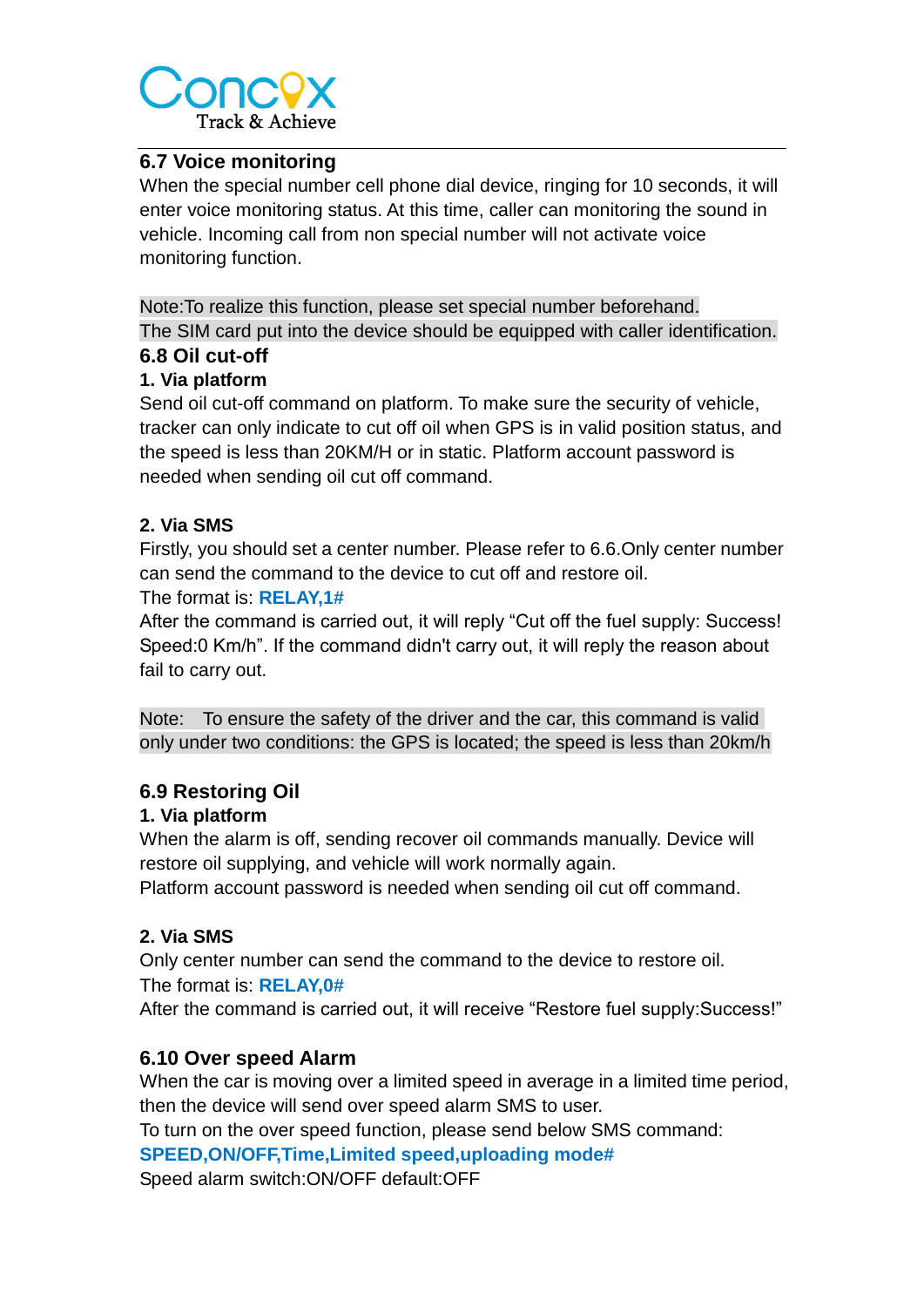

Time range (seconds):5-600s(default as 20s) Limited speed range(km/h):1-255km/h. default:100 Mode:0/1. default:1 way of alarming,0 means GPRS only,1 means SMS+GPRS Example:SPEED,ON,20,100,1# Means when the car is moving over 100km/h in average in 20 seconds,the device will send over speed alarm to user

# **7**.**Web based tracking online activation**

The GPRS web based tracking platform allows real time tracking with the latest Google maps. There is also a playback feature that allows you to view where the vehicle has been for up to 30 days in the past making it ideal for fleet management.

# **8**.**Trouble shooting**

If you are having trouble with your device, try these troubleshooting procedures before contacting a service professional.

| <b>Problems</b> | <b>Causes</b>                                                   | <b>Solutions</b>                  |
|-----------------|-----------------------------------------------------------------|-----------------------------------|
| Fail to connect | The fuse blows                                                  | Replace the fuse                  |
| platform        | ACC ignition disconnected                                       | Turn on ACC with key              |
|                 | <b>Check SIM card installation</b><br>Wrong installation of SIM |                                   |
|                 | card                                                            | (Refer to 4.1 Install SIM card)   |
|                 | Filth on the SIM card iron                                      | Clean it                          |
|                 | surface.                                                        |                                   |
| Fail to connect | <b>Useless SIM</b>                                              | Contact internet service          |
| network         |                                                                 | provider                          |
|                 | Improper installation                                           | Check installation of device      |
|                 |                                                                 | (Refer to 4.2 Install the device) |
|                 | Beyond GSM service area                                         | Use it in effective GSM service   |
|                 |                                                                 | offer area                        |
|                 | Bad signal                                                      | Try again in a better signal      |
|                 |                                                                 | area                              |
|                 | The voltage is unsuitable                                       | Connect with power with           |
| Fail to charge  |                                                                 | suitable voltage                  |
|                 | Improper connection                                             | Check connection with             |
|                 |                                                                 | charger                           |